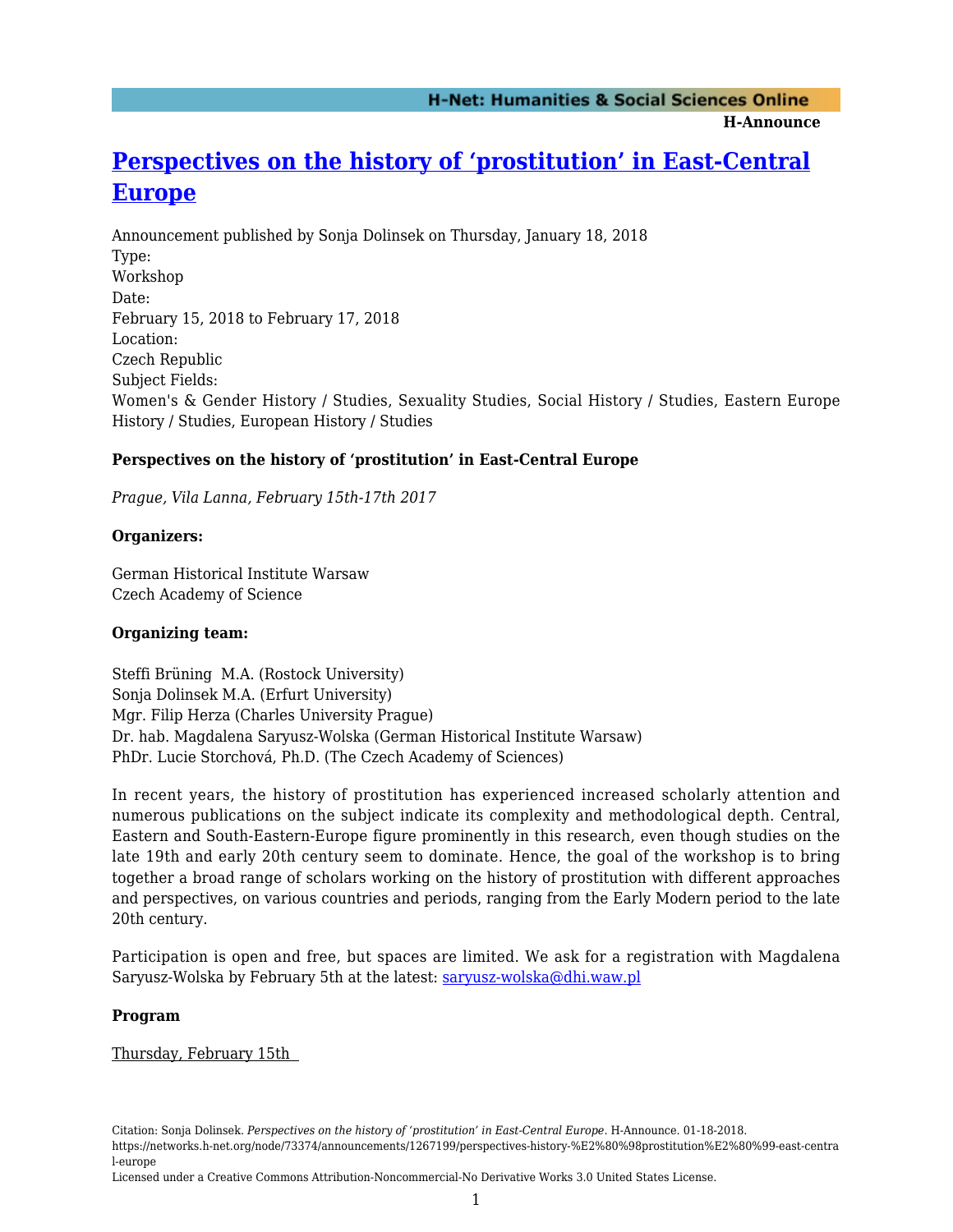### **H-Net: Humanities & Social Sciences Online**

**H-Announce** 

15.00 Welcome and introduction

15.15 – 17.00 Sonja Dolinsek (Erfurt University, Erfurt) 'Transnational perspectives on the history of prostitution: On concepts, sources and narratives'

Dietlind Hüchtker (Leibniz Institute for the History and Culture of Eastern Europe, GWZO, Leipzig) 'Looking from the Margins: Prostitution and the Historiography on East Central Europe of the 19th/20th Centuries'

Barbara Klich-Kluczewska (Jagiellonian University, Krakow) 'Biographical experience and sex work in the light of ego-documents, Poland 1930s-1980s'

Coffee Break

17.30 – 19.15 Saidolimkhon Gaziev (Free University Berlin, Berlin) 'Regulating the Intimate: Prostitution in Russian Turkestan'

Siobhan Hearne (University of Nottingham, Nottingham) 'Compliance and Resistance: Policing Prostitution in Late Imperial Russia'

Nicoleta Roman (New Europe College. Institute for Advanced Study / "Nicolae Iorga" Institute of History, Bucharest) 'In between life stories and statistics. A social profile of Romanian prostitutes in the 19th century'

19.30 – Keynote: Maren Röger (Augsburg University, Augsburg) 'Is There Something a Bit Peculiar to the History of Prostitution in Modern Central European History? Or: Prostitution in Times of War and Peace'

20.30 – Dinner

Friday, February 16th

9.30 – 10.45

Maria Antosik-Piela (Jagiellonian University, Krakow) 'Prostitution in Poland in Jewish Cultural Texts Before 1939'

David Petruccelli (Diplomatic Academy Vienna) 'The Samuel Lubelski White Slavery Trial of 1914: Prostitution, Trafficking, and National Difference at the Polish-German Border'

Coffee break 11.15 – 12.30

Tomas Wislicz (Polish Academy of Sciences, Warsaw)

Citation: Sonja Dolinsek. *Perspectives on the history of 'prostitution' in East-Central Europe*. H-Announce. 01-18-2018. https://networks.h-net.org/node/73374/announcements/1267199/perspectives-history-%E2%80%98prostitution%E2%80%99-east-centra l-europe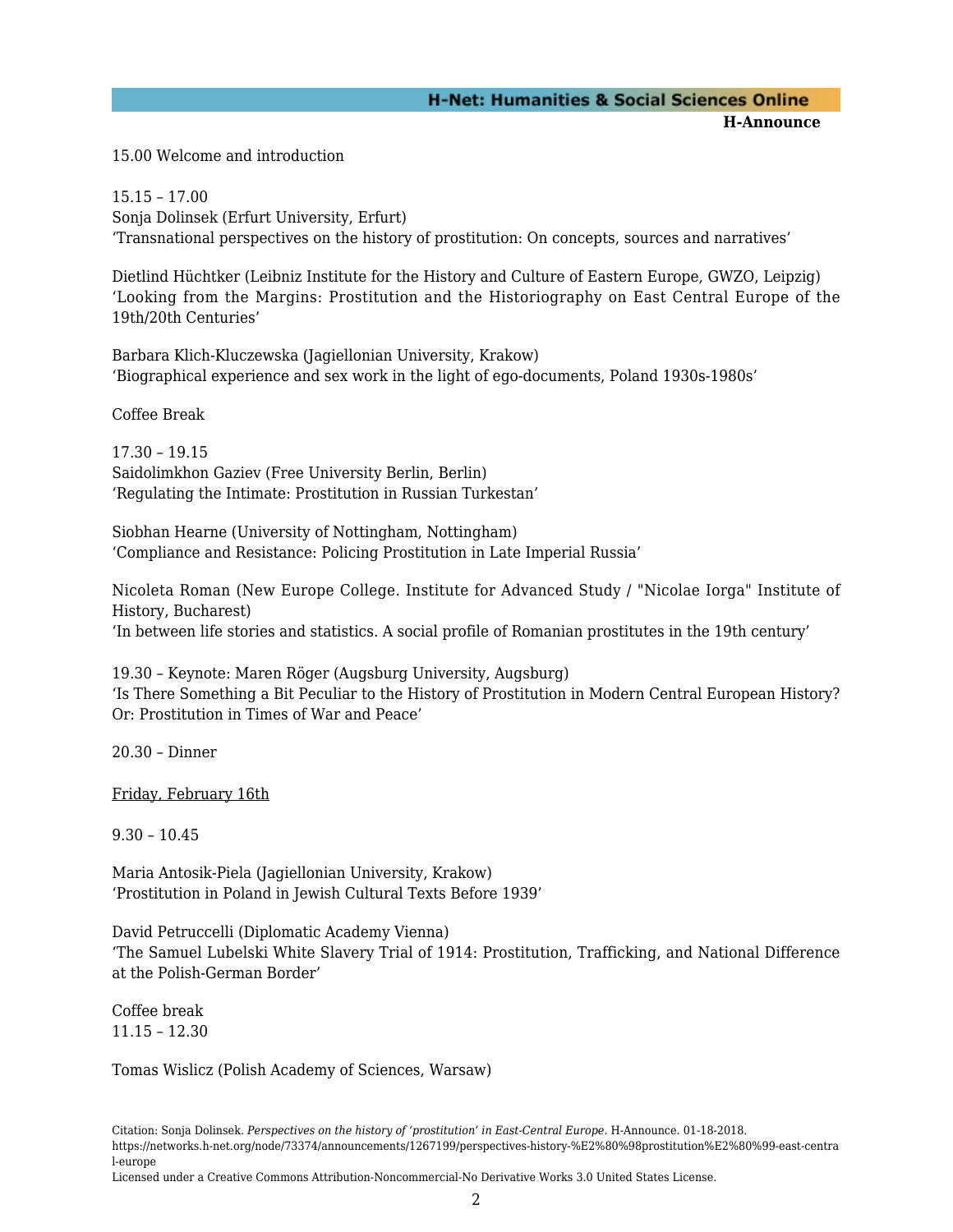#### **H-Net: Humanities & Social Sciences Online**

**H-Announce** 

'Serfdom, sexual abuse and rural prostitution in pre-partition Poland'

Anna Hájková (University of Warwick, Coventry) 'Why do we need to write about prostitution in the Holocaust'

12.30 – 14.00: Lunch

14.15 – 15:30

Svetlana Stefanović (independent scholar, Belgrade) 'Regulation vs. abolition – strategies for suppression of prostitution in Kingdom of Serbs, Croats and Slovenes/Yugoslavia in the interwar period'

Stefano Petrungaro (University Ca' Foscari, Venice) 'Who is a Prostitute? Relevant Nuances from the Yugoslav Case (1918-1941)'

Coffee break

16.00 – 17:45:

Kim Kristin Breitmoser (University of Hamburg, Hamburg) 'The Diary of Johann Friedrich Carl Paris – Prostitution in the Napoleonic Wars through the Eyes of a Prostitute's Client'

Judit Takács (Hungarian Academy of Sciences, Budapest) 'Male prostitution and homosexual panic in early 20th century Hungary'

Kateřina Kolářová (Charles University Prague) 'Male sex-work and post-socialist "sex-business": Transnational movements of desire, viruses and theory'

19.00 – Dinner

Saturday, February 17th

9.00 – 10.45: Christiane Brenner (Collegium Carolinum, Munich) 'Expert discourse on prostitution in socialist Czechoslovakia'

Anna Dobrowolska (University of Warsaw, Warsaw) 'Between moral threat and modernisation. The discursive meanings of prostitution in communist Poland'

Steffi Brüning (Rostock University, Rostock) 'The Socialist State and the "Prostitute": GDR 1968-1989'